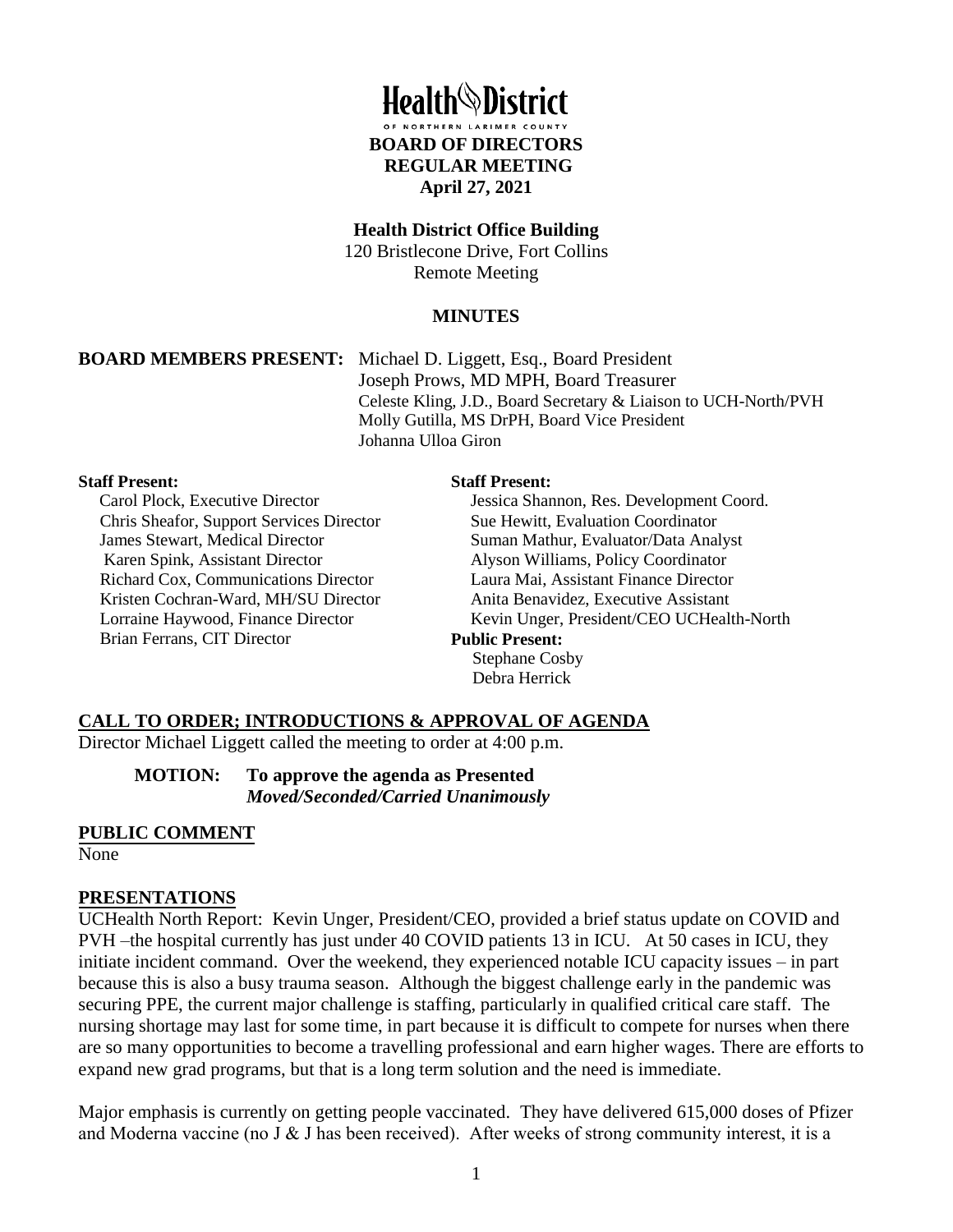little disheartening to see, across the state, a lot of open clinic appointments with vaccine supply now becoming greater than demand. Northern Colorado is still filling clinics but that is expected to shift in the next couple of weeks. While providers in Larimer County are working to hit the goal of 65% vaccinated by the end of May, it may be hard to do without taking the vaccine out to more places instead of holding the mass clinics in limited locations. They are continually monitoring ICU capacity; the hope is that we do not experience another COVID surge, since that plus 'trauma season' (unintentional injuries that come with warmer weather) would create significant challenge.

UCHealth reports total FY2020 Community Benefit in the amounts of \$1.1B systemwide (up from \$933M in the prior year), and \$329M in northern Colorado (up from \$240M). These amounts include \$427M in systemwide uncompensated care (up from \$367M in the prior year), and \$109M in northern Colorado (up from \$68M). UCHealth North Community Health areas of focus include: (1) access to care including the Aspen club senior support services, a sexual assault nurse examiner, community paramedics, FMC cancer prevention initiative, and more; (2) behavioral health and suicide, including the ZERO suicide program, integrating behavioral health with primary care, etc.; and (3) substance use disorders, including ongoing work with alternatives to opioid pain management, prevention of alcohol & risk-related trauma in youth, medication-assisted addiction treatment services, and more.

Poudre Valley Hospital Master Plan: PVH is in need of upgrading. In 2019, the Board of Directors approved \$1.1M for design funding. The Master Plan will provide expansion of surgical/cardiac/GI and pulmonary departments interventional radiology, bring some interventional cardiac procedures back from MCR, renovate several areas including Pediatrics, Birthing Center, and Women's/Family Center, and create an improved lobby area and finishes that create a consistent feel across the campus. Projected budget is \$76M and the work, to be completed in two phases. Activity on the project should begin this year, with completion scheduled for 2023, just shy of PVH's 100-year anniversary.

UCHealth has had a strong focus on getting our community vaccinated in order to be able to return to normalcy. At this point, the strategy is changing from mass vaccine clinics by appointment to walk-in clinics to going out into the community; they are interested in going anywhere people are interested in getting vaccinated. While it is likely that vaccinations will eventually move to primary care offices, the current challenge is in storage, the size of the vials, and the 'no waste' requirements.

Plans for Mountain Crest: It has been determined that the current 28 beds is not adequate and that the need is for 40-44 behavioral health (BH) beds. Consideration is being given to the best way to expand whether to expand and upgrade the current building, to build a new facility at the Harmony Campus (or another location), or to move the services back into PVH, since a lot of patients at MC have medical needs, and a lot of patients at PVH have BH needs. Services for adults will be separated from services for pediatrics/youth.

Hospice: They have been exploring the possibility of inpatient hospice for years, and are working on a potential trial concept. Pathways Hospice is also creating an inpatient hospice; the thinking is that UCHealth's would have a shorter length of stay and higher level of care, while Pathway's would be a longer length of stay.

Diversity, equity, inclusion and social determinants of health: UCHealth (system) has hired a Chief of Diversity officer, and has been focusing on their workforce - holding listening sessions with their staff to identify what has been done successfully, and what more can be done moving forward. They are conscious that they need to hear from a variety of different cultural perspectives (race/ethnicity, LGBTQ, etc.)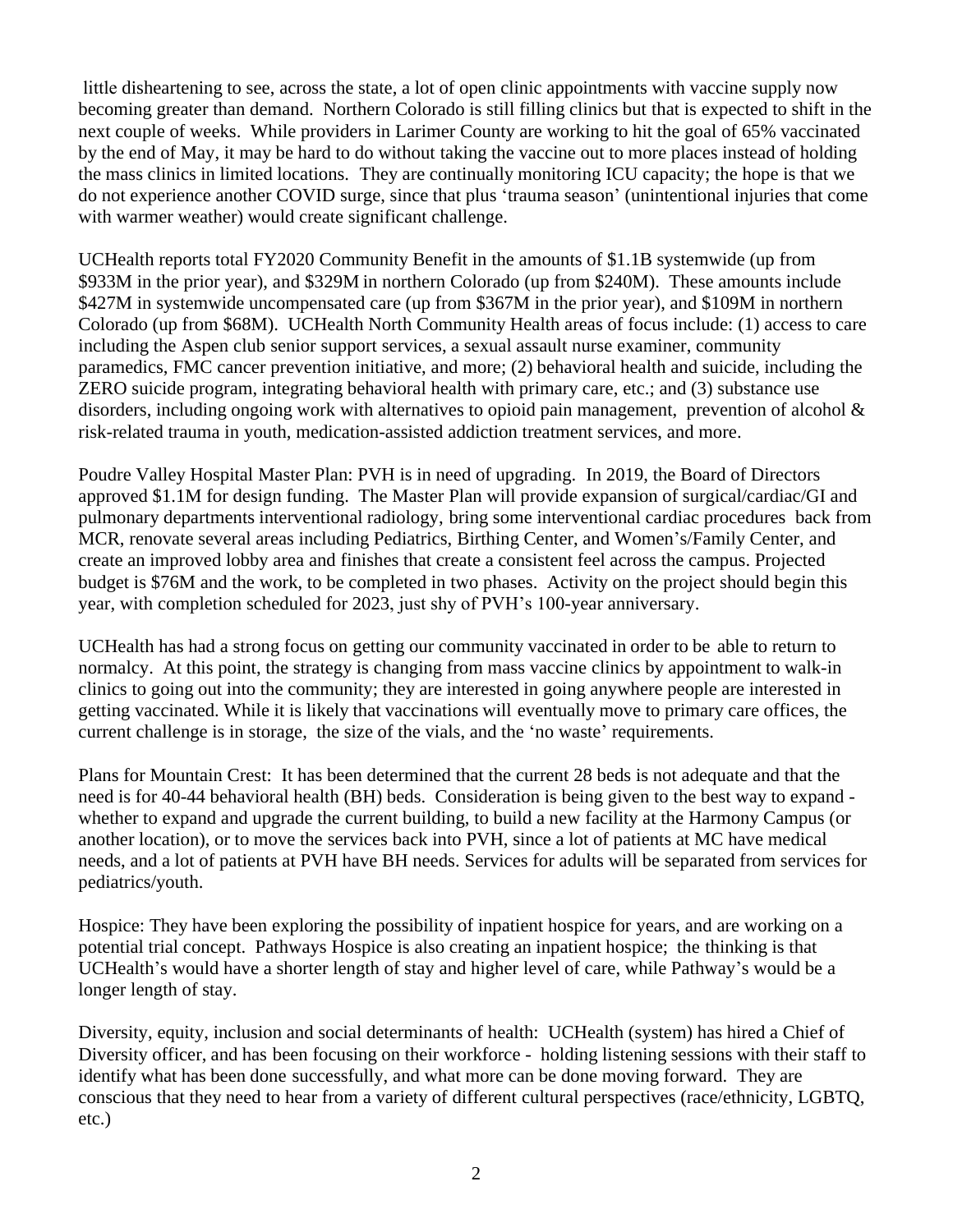#### **DISCUSSION & ACTIONS**

#### **Policy**

Policy Coordinator AlysonWilliams reported that the CO legislators have been in session for 74 days, with 581 bills introduced; 90 killed/lost; and 68 signed. The Board has taken a position on 19 issues.

# *State Legislative Proposals*

# **State Budget:**

The proposed 2021-2022 FY General Fund Budget is \$13.1B with House and Senate amendments for increases of: 2% for emergency medical transportation; \$1M for SBIRT training grant program (total budget to \$1.5M); \$2M for mental health screenings in school based health centers; \$5M for housing assistance; and \$1M for the Tony Grampsasouth Services Program.

#### **Key Bill Updates on bills of interest:**

Two bills have passed: HB21-1075: Remove the Term Illegal Alien, and SB21-211: Adult Dental Benefit. Bill SB21-085 Actuarial Analysis Health Benefit Legislation has been killed – Appropriations voted down the amendment.

#### **HB21-1198 Health Care Billing for Indigent Patients update:**

The board previously voted to support this bill if four amendments were made, and added a fifth suggestion. Three out of the five concerns were amended: narrowing the type of facility that the bill applies to; adding what rate should be used when a service doesn't have a Medicare rate; and removal of the requirement of a payment plan that does not exceed 5% of monthly income for patients who don't qualify under the bill. The concepts of incorporating provider protections in the case of patients who deliberately misrepresent their income or investigation of assets before debt cancellation were not changed. Whether or not there will be an excessive administrative burden for hospitals is not determined; UCHealth doesn't think it will be a burden, but smaller hospitals are more concerned; HCPF has agreed to shoulder some of the initial work to assist hospitals.

#### **MOTION: To support HB21-1198: Health Care Billing for Indigent Patients, as amended.**  *Moved/Seconded/Carried Unanimously*

# **HB21-1232 Colorado Standardized Plan update:**

A 'grand bargain' appears to have been struck, which would offer a standardized health insurance plan for the individual and small group market, with an expectation of premium reduction rates of 6% per year for three years. The reimbursement rates for hospitals have a floor of 165% of Medicare rates; for providers, the floor is 135% of Medicare rate for their specific geographic region. There is no adjustment for acuity and quality. Hospitals and providers will be required to accept rates if it is deemed necessary in order to have network adequacy. Some groups, including the Colorado Medical Society and specialty groups, are opposed; others are still looking for amendments, and many advocacy groups are in support. Analysis to come.

# **SB21-181: Health Equity Strategic Plan Address Health Disparities**

This bill renames the Health Disparities Grant Program to the Health Disparities and Community Grant Program and expands its functions. It also expands the makeup of the Health Equity Commission and directs the development of an Equity Strategic Plan to coordinate state agencies' work in addressing social determinants of health disparities. Starting January 1, 2022, the office must issue a biennial report on health disparities in Colorado by race and ethnicity that includes an assessment of social determinants of health and recommend strategies to address inequities, to be used in strategic planning.

# **MOTION: To support SB21-181: Health Equity Strategic Plan Address Health Disparities**

*Moved/Seconded/Carried Unanimously*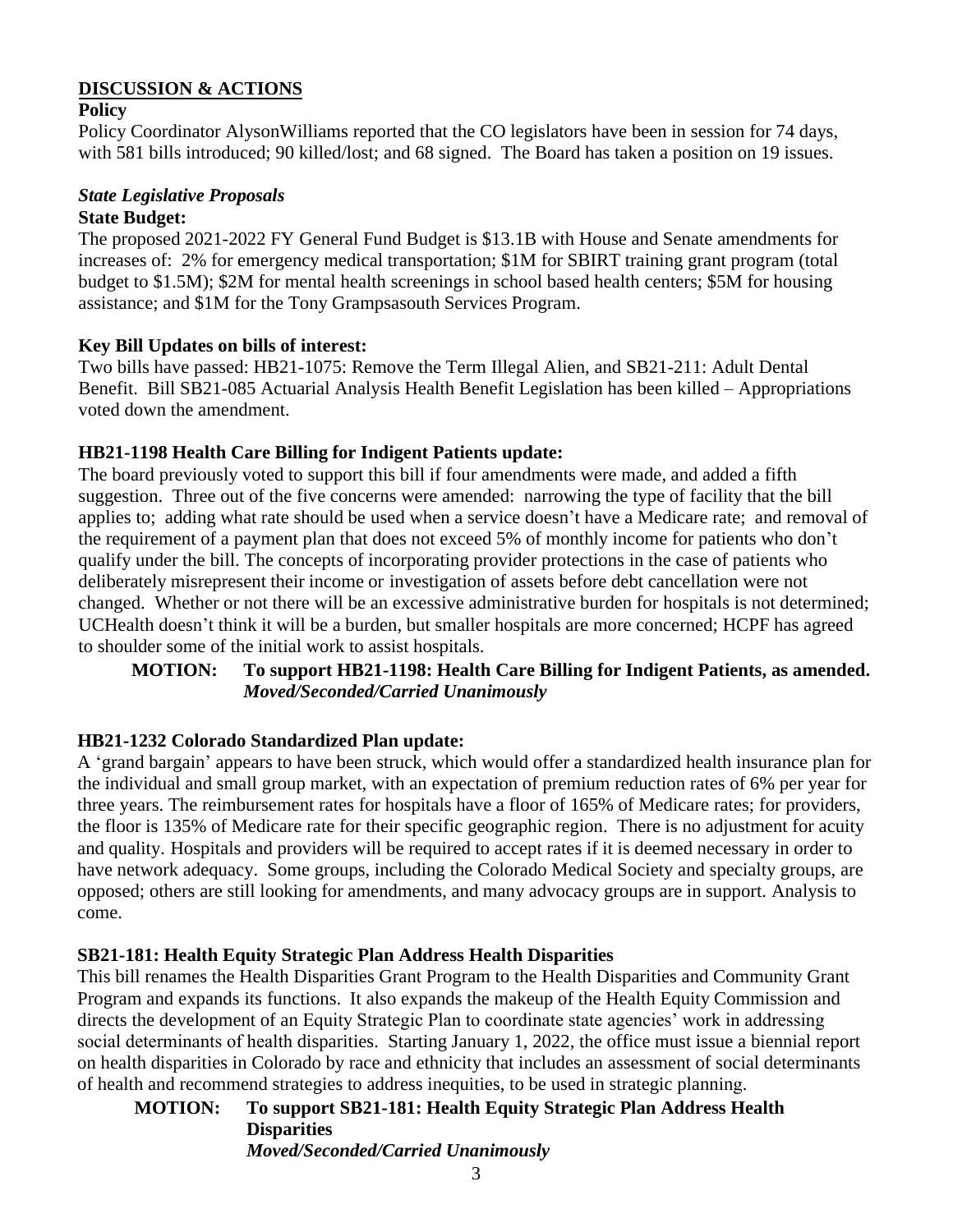#### **SB21-194: Maternal Health Providers**

Key points in this bill include: (1) A requirement for state regulated health plans and Medicaid to reimburse health professionals that provide services related to labor and delivery in a way that promotes high-quality, cost-effective care, prevents risk in subsequent pregnancy, and does not discriminate based on the type of provider or facility. (2) Labor and delivery health care professionals must implement best practices for interprofessional collaboration and the transfer of a pregnant woman from home or a birthing center to a health facility. (3) CDPHE and the Colorado Maternal Mortality Review Committee must make recommendations to improve numerous topics related to maternal health. (4) HCPF must seek an amendment to the state Medicaid plan and the Children's Health Plan Plus (CHP +) to provide 12 months of postpartum medical benefits to persons who qualified for benefits while pregnant. This is part of a package of bills trying to address birth equity. Ms. Williams noted that Native Americans are the population at highest risk in Colorado.

#### **MOTION: To support bullet points 2 & 3, and strongly support bullet point 4 of SB21-194: Maternal Health Providers.**  *Moved/Seconded/Carried Unanimously*

#### **SB21-242: Housing Development Grants Hotels Tenancy Support Program**

The bill allows the Division of Housing within the Department of Local Affairs (DOLA) to use the housing development grant fund for rental assistance, tenancy support service programs, and awarding grants and loans to local governments and nonprofit organizations for the purchase of underutilized hotels, underutilized motels, and other underutilized properties. The bill expands those who are eligible to benefit from these programs to include unhoused individuals and transfers \$15 million from the General Fund to the Housing Development Grant Fund specifically for those purposes. It requires DOLA to report on the programs provided to unhoused individuals as well as the grants and loans awarded.

#### **MOTION: To support SB21-242: Housing Development Grants Hotels Tenancy Support Program**  *Moved/Seconded/Carried Unanimously*

#### **SB21-243: Colorado Department of Public Health and Environment Appropriation Public Health Infrastructure**

For each of the 2021-22, 2022-23, and 2023-24 state fiscal years, the bill requires the General Assembly to appropriate \$21,090,149 to the Department of Public Health and Environment as follows: \$10,000,000 for distributions to local public health agencies and \$11,090,149 for CDPHE's disease control and public health response. Funding will be provided to agencies capable of assessing and responding to the need including local or state public health agencies.

#### **MOTION: To support SB21-243: Colorado Department of Public Health and Environment Appropriation – Public Health Infrastructure**  *Moved/Seconded/Carried Unanimously*

#### **American Jobs Plan and the American Families Plan:**

There is no legislation yet, but items being discussed in the Jobs Plan include affordable housing, expanded access to long term care services under Medicaid, protections from future pandemics, etc. An American Families plan is being discussed. Funding for the \$1.8T plan would come from taxes applied to high-end earners, and key programs being discussed would include: national child care and PreK; paid family leave, and tuition-free community college. Rep. Neguse has led a request to include an expansion of Medicare by lowering the eligibility age, expanding Medicare benefits to include vision & dental, and include an out-of-pocket cap; and empowering Medicare to negotiate drug prices for all Americans.

Ms. Williams announced that she will be leaving the Health District because her husband was accepted into a PA program in Utah. She will be working for the United Way.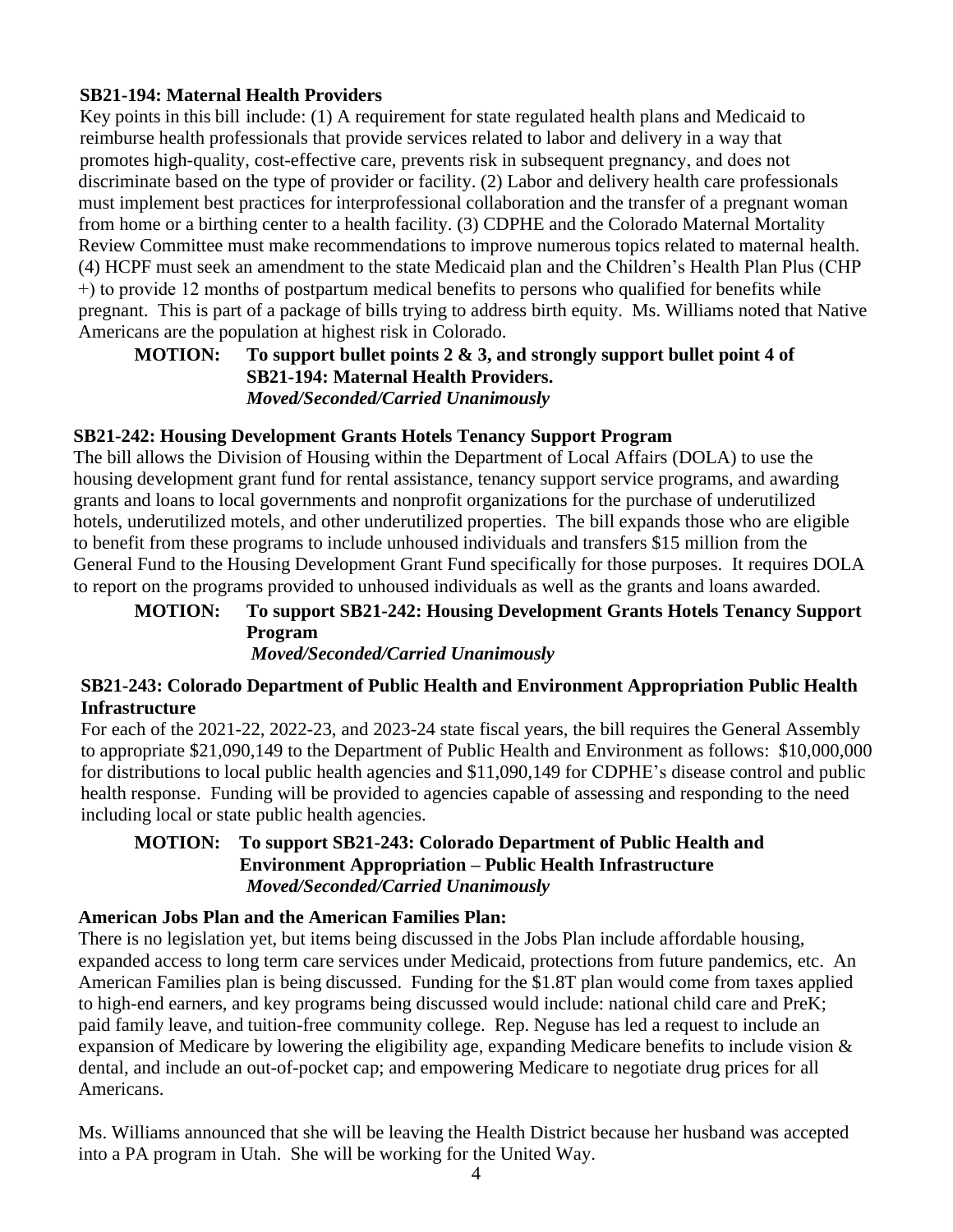#### **DISCUSSION & ACTIONS**

# **Employee Appreciation and Well-Being (COVID) Concept**

Ms. Plock noted the memo included in today's Board packet. Health District staff have gone all out to help the community in unusual ways during the pandemic. In recognizing their incredibly hard work in the constantly changing environment, and the new ways the Health District has been able to provide assistance to the community, leadership would like to thank staff for all their efforts, and provide assistance that would help staff have a little extra time to recover a little in the last half of the year. In an effort to show our deep appreciation, they recommend that we offer extra PTO time. All employees would receive two extra days of PTO; those whose jobs have required extraordinary commitment could receive up to an additional five days. It is important to note that this would require a reduction of certain scheduling and productivity expectations, and extension of some timelines, and other adjustments, in order to allow people to take some extended time off. The board was strongly supportive.

#### **MOTION: To approve the additional time off and the reduction in productivity for the second half of 2021.**  *Moved/Seconded/Carried Unanimously*

A board comment was to use this experience to develop plans for future situations.

# **OTHER UPDATES & REPORTS**

# *COVID – Dr. James Stewart*

Dr. Stewart provided an update on COVID around the globe, noting that there are some tragic hotspots (India in particular), while there have been real success stories in other locations – the UK and Israel. The US sits in the middle of the pack. Most places in the US are doing well with case rates, although Colorado and a few other states are not as good. Nationally, cases are down about 33% from a week ago. Hospitalizations are down about 9% and the 7-day case average is at  $650$ /day. The 4<sup>th</sup> wave nationally seems to be starting to trend down. In Larimer County, cases have been flat the last week or two. Those 18-44 are now the hardest hit group, and our community still has challenges in providing a proportionate share of vaccines to the Latinx and nonwhite, non Latinx population. Roughly 56% of LC residents over the age of 16 have received at least the first dose. Confirmed COVID deaths in Larimer County have dropped significantly. The CDC reports 7,157 breakthrough COVID infections (.008%) with 2,078 cases asymptomatic. A "real-world" large medical center trial reports high efficacy for the both the Pfizer and Moderna vaccines, and Moderna reports that COVID-19 protection remains strong at six months.

#### *Vaccine Report – Suman Mather*

Ms. Mather provided an update on the Health District's vaccination clinic efforts. To date, the Health District has delivered 1, 522 doses with five clinics, totaling 319 first dose vaccinations in February; four clinics and 2 mobile clinics with 396 served in March; and two clinics along with multiple mobile clinics reaching 807 including a clinic at the Holiday Twin Drive-In (focusing on Hispanic/Latinx community members) that served over 100. Most of the mobile clinics in April were part of the equity effort (Vaccine for All). 44% of those vaccinations by the Health District went to BIPOC and/or Hispanic/Latinx populations. Staff hopes to have more J&J vaccine available and are looking at Mason Place, SummitStone, and rural areas for future first doses.

#### *Executive Director Updates – Carol Plock*

Ms. Plock provided an update on status of the Isolation/Recovery and Quarantine facility for those experiencing homelessness on Myrtle. There are currently six guests, and staff is working on an exit plan by the end of May. Homeward Alliance has found a hotel option that will accept COVID positive guests. They received a specific grant to pay for rooms and food. There may be a continuing need for transportation. In other news, Ms. Plock received a package that contained an official commemorative Easter Egg from the White House, passed along by Salud in recognition for all our work responding to the COVID-19 pandemic.